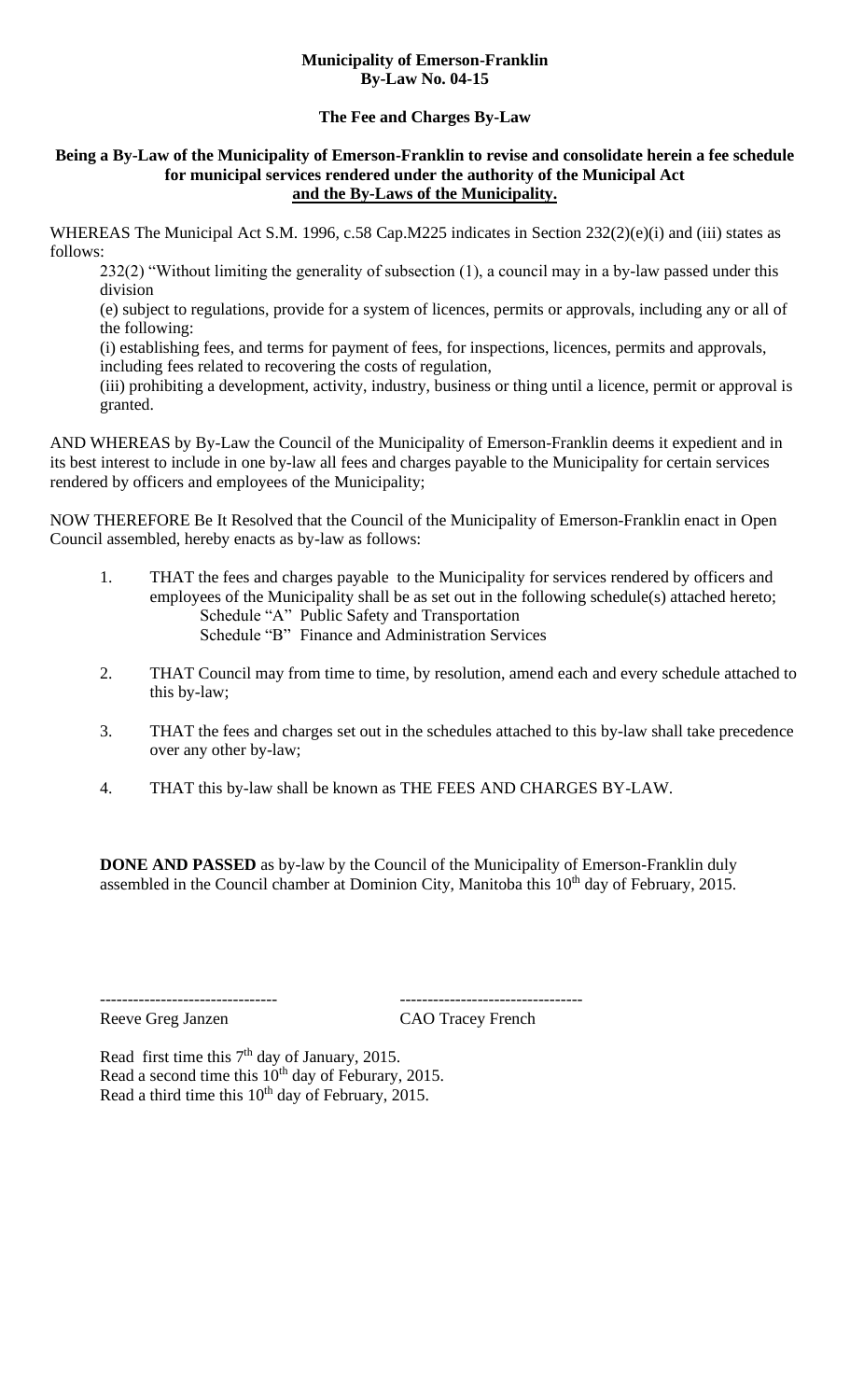# Municipality of Emerson-Franklin Schedule "A" to By-Law No. 04-15 Public Safety and Transportation

## **A) Building Permits**

| House/Cottage                                              | (per square foot)                           | \$0.30               |  |
|------------------------------------------------------------|---------------------------------------------|----------------------|--|
| Commercial/Industrial (per square foot)                    |                                             | \$0.30               |  |
| Addition                                                   | (per square foot)                           | \$0.30               |  |
| Open deck                                                  | (per square foot)                           | \$0.20               |  |
| Enclosed deck                                              | (per square foot)                           | \$0.30               |  |
| Attached garage                                            | (per square foot)                           | \$0.30               |  |
| Detached garage                                            | (per square foot)                           | \$0.20               |  |
| Shed                                                       | (per square foot)                           | \$0.20               |  |
| Minimum size of shed requiring a permit<br>108 square feet |                                             |                      |  |
| <b>Plumbing Fee</b>                                        |                                             | \$100.00 flat fee    |  |
| Mobile Home                                                | (per square foot)                           | \$0.30               |  |
|                                                            | Development Permit (No inspection required) | \$20                 |  |
| <b>Demolition Permit</b>                                   | (No inspection required)                    | \$20                 |  |
| <b>Renovation Permit</b>                                   | (Fee per inspection required)               | \$50/hour            |  |
| Sign Permit                                                | (No inspection required)                    | \$20                 |  |
| Farm Permit                                                | (No inspection required)                    | \$20                 |  |
| <b>Occupancy Permit</b>                                    | (When Required)                             | \$100                |  |
| Minimum permit fee                                         |                                             | \$50                 |  |
| Pre-Inspection Fee (for buildings being moved              |                                             | $$50/hour + Mileage$ |  |
| Into the municipality)                                     |                                             |                      |  |
| Hourly Inspection Fee where applicable                     |                                             | $$50/hour + Mileage$ |  |
|                                                            |                                             |                      |  |

# **B) Plumbing Fees & Water Connection Costs**

All houses will be subject to a plumbing fee of \$100 to recover costs of the municipal regulations of the indoor plumbing codes; this includes new home construction, additions to an existing home, relocation of an existing home or a Ready to Move (RTM) unit or any mobile home connections.

Water Connection Fee in Serviced Areas within Dominion City & Emerson: \$2,000.00 Water Connection Fee in Serviced Area within Arnaud and Rural Pipeline: \$12,500.00

## **C) Penalty Fees**

Whenever a permit has not been obtained prior to the actual work, through neglect, or some other reason, the fees shall be two times the normal rate if the permit.

## **D) Waiver of Permit Fee**

Fees may be waived upon resolution of Council for any development deemed appropriate by the Municipality.

#### **E) Refunds**

Whenever a permit is denied, revoked or surrendered for cancellation after obtaining the permit within the first six months, a refund of 80% of the total permit fee is remitted to the applicant and any inspections conducted are to be deducted from the 80% refund.

#### **F) Fire Safety Inspections**

Inspectors Rate: \$50.00 per Hour. Minimum one hour charge. Plus the Municipal rate for mileage. Invoiced out at same rate.

## **G) Weed Control & Mowing**

Weed Control: Residential - \$75.00/hour & Government - \$100.00/hour plus the actual cost of chemical used. Minimum one hour charge. Fogger Rental: Actual cost of the chemical plus Mileage and \$200 Rental Fee Mowing Control \$100.00/hour.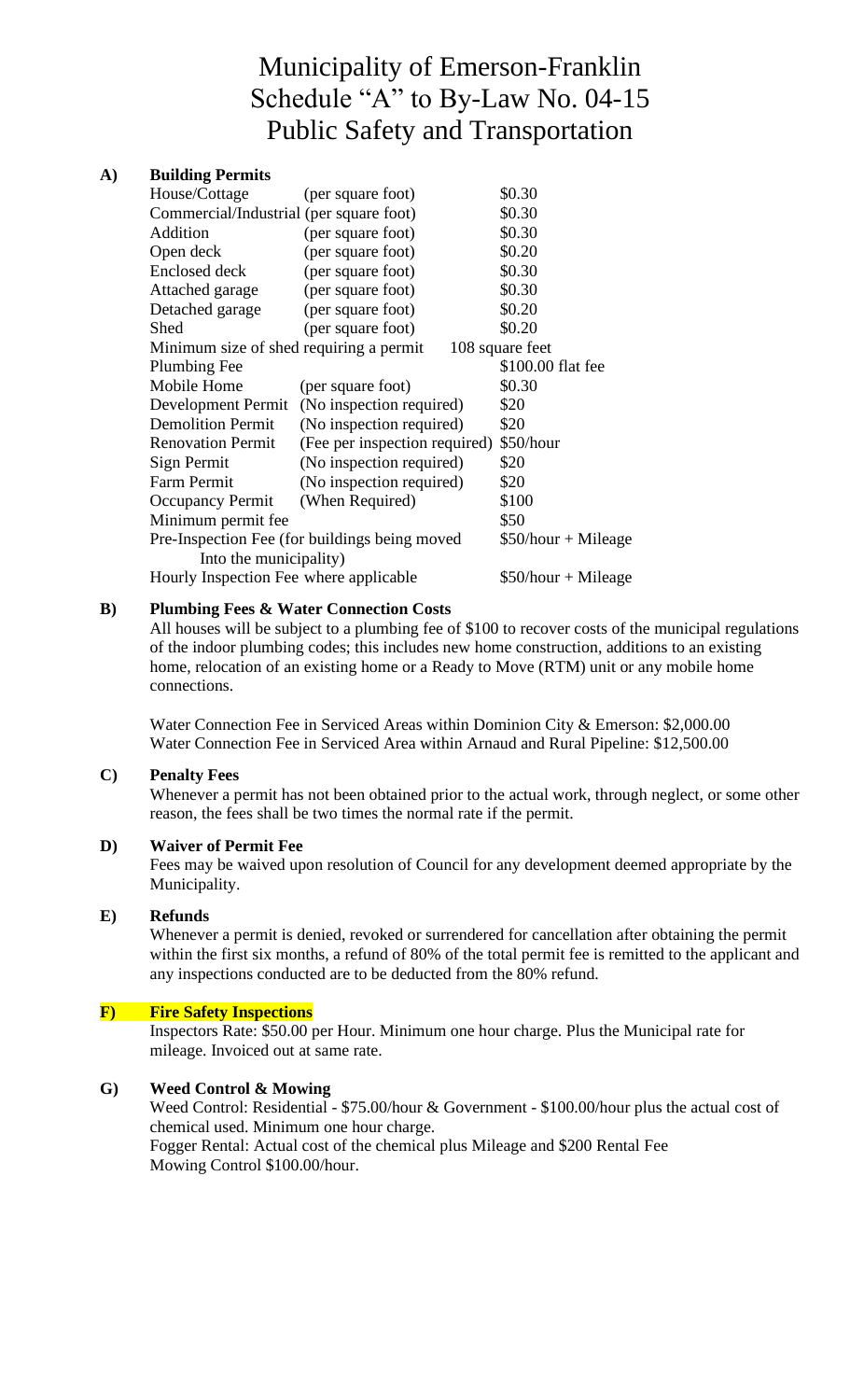# **H) Private Work**

Minimum Charge for any Private Work: \$75.00. The following rates shall apply for private work above 1 hour.

Rate includes operator and fuel

| <b>Equipment Type</b>           | <b>Resident Rate</b>          | <b>Government Rate</b>         |
|---------------------------------|-------------------------------|--------------------------------|
| Grader                          | \$150.00 per hour             | \$218.90 per hour              |
| With Wing                       | \$165.00 per hour             | \$240.70 per hour              |
| With Wing & Plow (Snow Removal) | \$165.00 per hour             | \$256.11 per hour              |
| 210D Excavator                  | \$140.00 per hour             | \$186.00 per hour              |
| With twist bucket add 20%       | \$168.00 per hour             | \$223.20 per hour              |
| With Brusher add 30%            |                               | \$241.80 per hour              |
| Loader 624 – Franklin           | \$85.00 per hour              | \$149.00 per hour              |
|                                 |                               |                                |
| 75D Excavator                   | \$85.00 per hour              | \$114.00 per hour              |
| With twist bucket add 20%       | \$102.00 per hour             | \$136.80 per hour              |
| Kabota 5ft Mower                | \$100.00 per hour             | \$111.00 per hour              |
|                                 |                               |                                |
| Tractor with 15ft Mower         | \$110.00 per hour             | \$111.00 per hour              |
| <b>Tandem Truck</b>             | \$95.00 per hour              | \$108.00 per hour              |
| With Plow and Wing              | \$185.00 per hour             | \$197.00 per hour              |
| Fogger                          | \$200.00 Flat Rate            | \$200.00 Flat Rate             |
|                                 | Plus Mileage and Chemical     | Plus Mileage and Chemical      |
| 1/2 Ton Truck 4x4               | \$45.00 per hour              | \$45.00 per hour               |
| 1 ton Truck 4x4                 | \$55.00 per hour              | \$77.00 per hour               |
| Skid Steer Bobcat T770          | \$75.00 per hour              | \$123.00 per hour              |
| With Sweeper add 10%            | \$82.50 per hour              | \$135.30 per hour              |
| With Brush Cutter add 30%       | \$97.50 per hour              | \$159.90 per hour              |
| With Forks add 5%               | \$78.75 per hour              | \$129.15 per hour              |
| Loader 524K - Emerson           | \$85.00 per hour              | \$136.00 per hour              |
|                                 |                               |                                |
| 5 Ton                           | \$75.00 per hour              | \$87.00 per hour               |
| With Sander                     | $$75.00$ per hour - Plus Sand | $$100.00$ per hour - Plus Sand |
| Skid Steer JD 332               | \$75.00 per hour              | \$105.00 per hour              |
| <b>With Forks</b>               | \$78.75 per hour              | \$110.25 per hour              |
| Wood Chipper BC600XL            | \$150.00 per hour             | \$150.00 per hour              |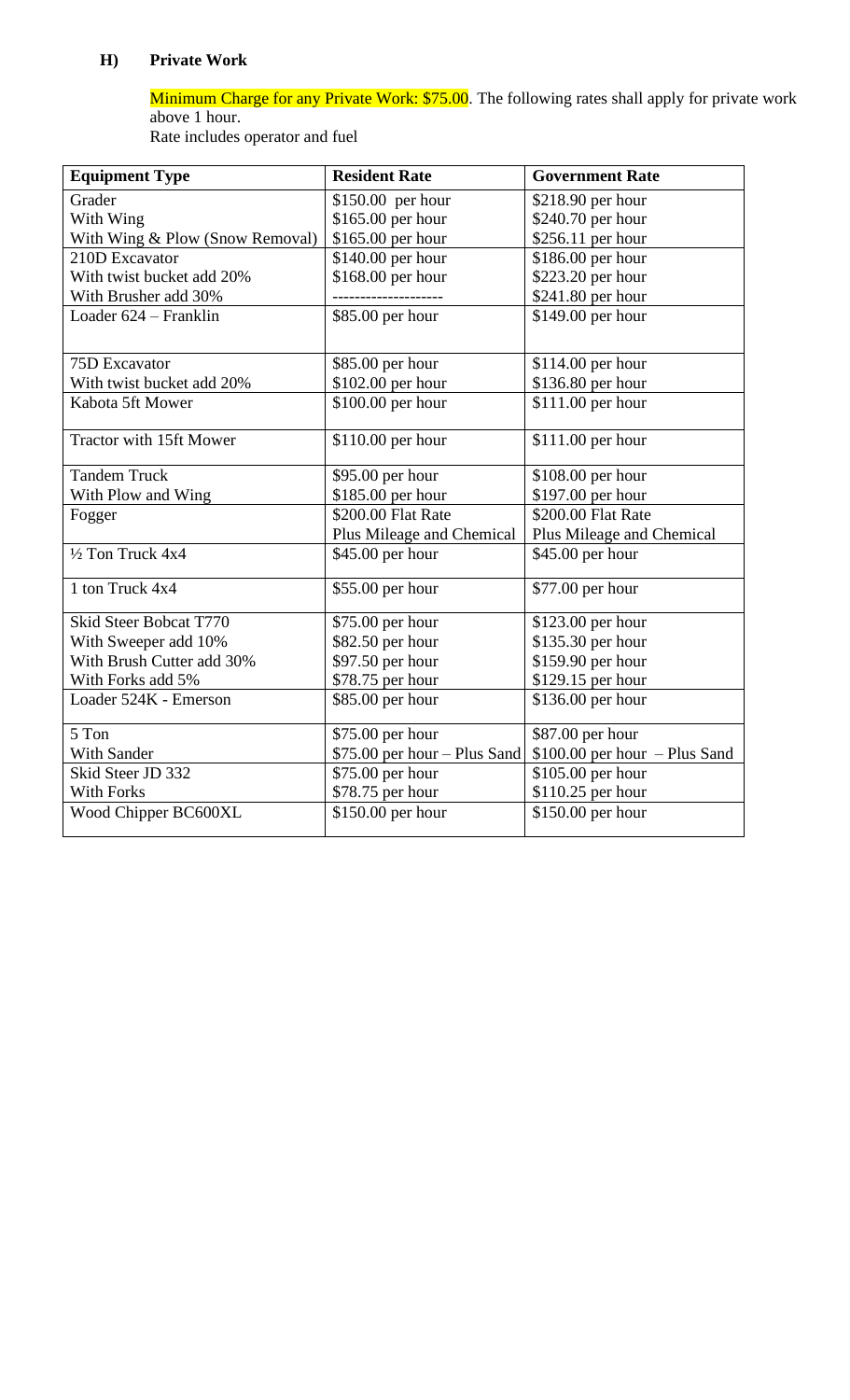| Dog Control<br>$\bf{I}$                                                          |  |
|----------------------------------------------------------------------------------|--|
| Schedule "A" to By-Law No. 11-16                                                 |  |
|                                                                                  |  |
| Annual License Fee for unsprayed female dog \$10.00                              |  |
|                                                                                  |  |
| Permit Fees: (Annual Fee)                                                        |  |
|                                                                                  |  |
|                                                                                  |  |
| <b>Impoundment and Associated Fees:</b>                                          |  |
|                                                                                  |  |
|                                                                                  |  |
|                                                                                  |  |
| (if it occurs within 12 months of the first impoundment)                         |  |
|                                                                                  |  |
|                                                                                  |  |
| (if it occurs within 12 months of the first Impoundment)                         |  |
|                                                                                  |  |
| Animal euthanasia and disposal by Animal Control Officer\$150.00                 |  |
| For voluntary impoundment of biting dogs or cats\$50.00                          |  |
|                                                                                  |  |
| <b>Appeal Fee</b>                                                                |  |
| Recovery of actual costs of administration included seizure and impoundment fees |  |
| Impoundment fees and/or fines for Livestock or Restricted Animals:               |  |
| Recovery of actual costs to the Municipality.                                    |  |
|                                                                                  |  |

# **J) Storage of Unregistered Vehicles-Townsites**

(License issued upon council approval)

| Annual license fee             | \$25.00 per vehicle  |
|--------------------------------|----------------------|
| <b>Removal Fee</b>             | \$10.00 per vehicle  |
| <b>Storage Fee</b>             | \$10.00 per vehicle  |
| <b>Destruction or Disposal</b> | \$200.00 per vehicle |
|                                |                      |

# **K) Waste Transfer Station**

|                                             | Bulk Truckloads (Demolition or Construction) except household garbage: |
|---------------------------------------------|------------------------------------------------------------------------|
| $\frac{1}{2}$ tonne truckload/trailer       | \$20.00 Shingles \$30                                                  |
| <sup>3</sup> / <sub>4</sub> tonne truckload | \$20.00 Shingles \$30                                                  |
| 1 tonne truckload                           | $$50.00$ Shingles $$60$                                                |

| Windows/Windshields/Appliances:                       |        |
|-------------------------------------------------------|--------|
| Windows/Windshields                                   | \$1.00 |
| Appliances:                                           | \$1.00 |
| (not including fridges, freezers or air conditioners) |        |
| <b>Fabric Covered Furniture</b>                       |        |
| Sofa                                                  | \$10   |
| Chair(Armchair)                                       | \$5    |
| <b>Mattress</b>                                       | \$5    |
| <b>Boxspring</b>                                      | \$5    |
| Carpet & Flooring                                     |        |
| 8x10ft size or smaller                                | \$1.00 |
| Larger than $8x10$ ft size                            | \$5.00 |

| Tires on Rims               |         |
|-----------------------------|---------|
| Passenger Tires on Rims     | \$5.00  |
| Medium Truck Tires & Others | \$20.00 |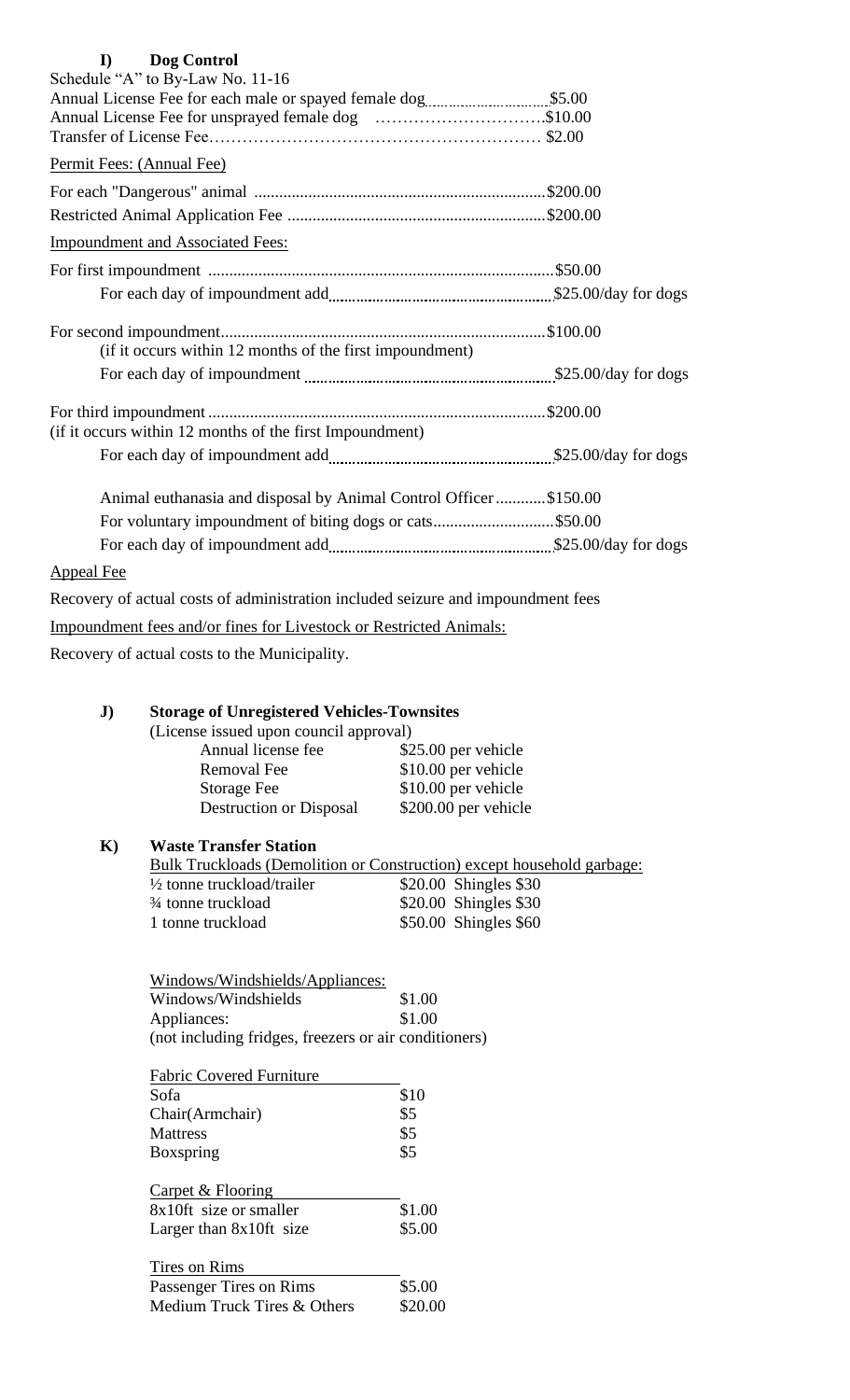|    | For the Following being deposited at the scrap metal area:                                         |                                                |
|----|----------------------------------------------------------------------------------------------------|------------------------------------------------|
|    | Fridges, Freezers/Air Conditioners                                                                 |                                                |
|    | (bearing a certified sticker that Freon has been removed)                                          | \$ N/C                                         |
|    | For the Following being deposited at the Freon removal area:<br>Fridges, Freezers/Air Conditioners | \$20                                           |
|    | Uncovered/Unsecured loads<br>All items                                                             | \$5/per load                                   |
| L) | <b>Lagoon Fees:</b><br>After Hours Surcharge:                                                      | \$100.00 per Load Request                      |
| M) | <b>Aggregate Fees:</b> To be remitted quarterly $-$ Bylaw 05-09                                    |                                                |
|    | a) Aggregate Mining License<br>b) Mining of Aggregate                                              | $$100.00$ per year                             |
|    | 2011 Rates                                                                                         | \$0.13 per tonne or<br>\$0.231 per cubic metre |
|    | 2012 Rates                                                                                         | \$0.14 per tonne or<br>\$0.249 per cubic metre |
|    | 2013 Rates (and beyond)                                                                            | \$0.15 per tonne or<br>\$0.267 per cubic metre |
|    |                                                                                                    |                                                |

c) Transporting of Aggregate-Routes to be designated by council

| Between March 1 and Nov 30 | \$0.28 per tonne or<br>\$0.49 per cubic metre<br>multiplied by<br>no. of kilometers  |
|----------------------------|--------------------------------------------------------------------------------------|
| Between Dec 1 and Feb 28   | \$0.14 per tonne or<br>\$0.246 per cubic metre<br>multiplied by<br>no. of kilometers |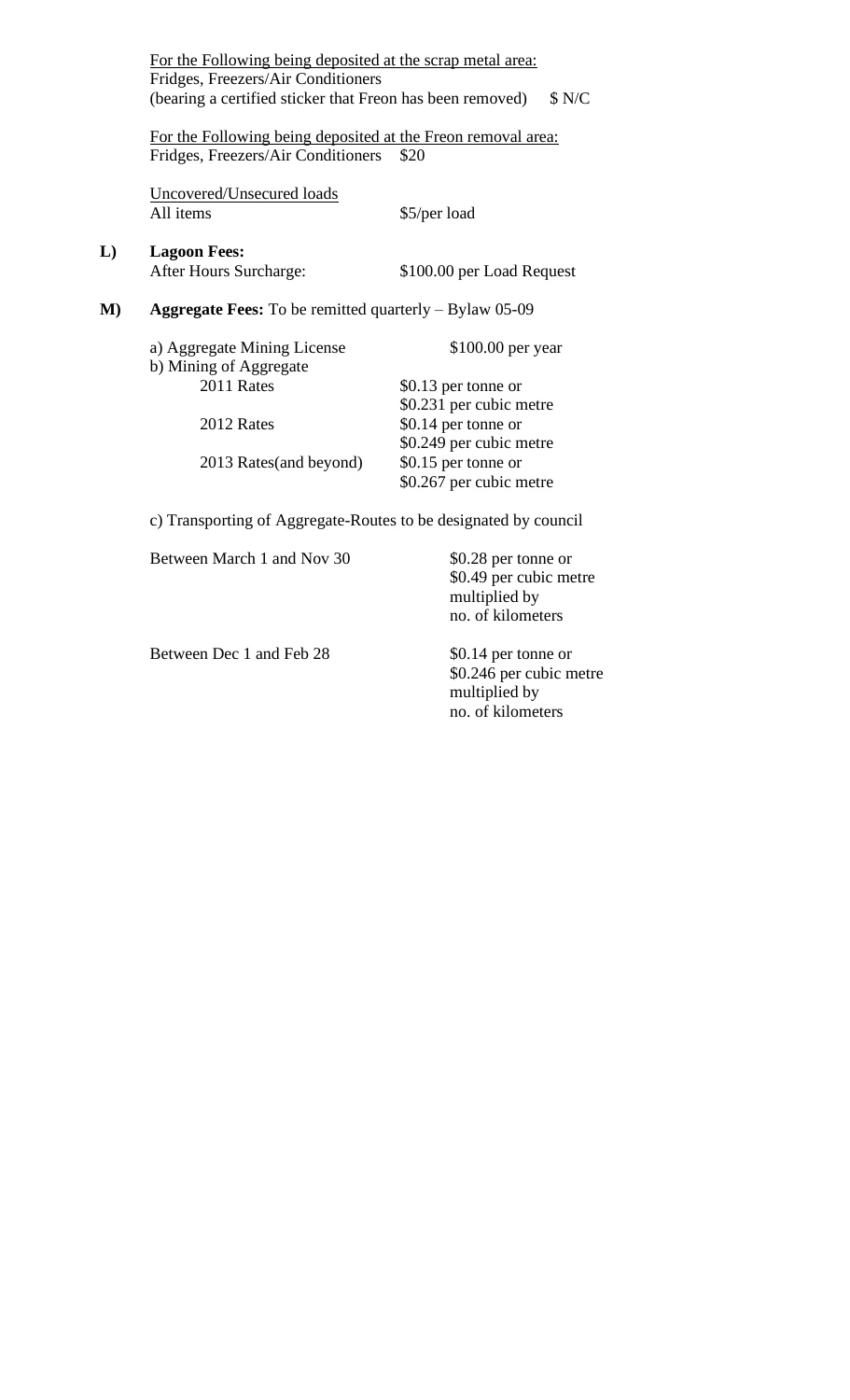# Municipality of Emerson-Franklin Schedule "B" to By-Law No. 04-15 Finance and Administration Services

| 1. Zoning Memoranda                                                                                                            | \$25.00                                                                                                                                   |
|--------------------------------------------------------------------------------------------------------------------------------|-------------------------------------------------------------------------------------------------------------------------------------------|
| 2. Tax Certificates                                                                                                            | \$20.00                                                                                                                                   |
| 3. Variation Order                                                                                                             | \$100.00 plus mailing fees                                                                                                                |
| 4. Conditional Use Order                                                                                                       | \$100.00 plus mailing fees                                                                                                                |
| 5. Rezoning Amendments                                                                                                         | \$500.00 plus mailing fees                                                                                                                |
| 6. Development Plan Amendments                                                                                                 | \$1,000.00                                                                                                                                |
| 7. Photocopying-per page                                                                                                       | \$0.25 Black and White<br>\$0.50 Color                                                                                                    |
| 8. Fax Machine-per page out going<br>-per page in coming                                                                       | \$0.50<br>\$0.25                                                                                                                          |
| 9. Returned Cheques                                                                                                            | \$25.00                                                                                                                                   |
| 10. Property Ownership Maps<br>Laminated                                                                                       | \$27.00<br>\$30.00                                                                                                                        |
| 11. Lottery License                                                                                                            | \$5.00                                                                                                                                    |
| 12. Transient Traders License (Franklin)                                                                                       | $$100.00$ per annum<br>\$40.00 for seven days                                                                                             |
| 13. Business License (Emerson)                                                                                                 | \$25.00 per annum -within LUD<br>\$100.00 per annum – outside LUD<br>\$25.00 Monthly fee - outside LUD<br>\$10.00 Daily fee - outside LUD |
| 14. Electors List<br>(if allowed under FIPPA)                                                                                  | \$15.00                                                                                                                                   |
| 15. History Books                                                                                                              | \$15.00                                                                                                                                   |
| 16. Search and Preparation Fee<br>(Under FIPPA)<br>Data Processing Fee<br><b>External Work</b>                                 | \$15.00 for each half hour<br>for time in excess of two hours<br>\$10.00 for each 15 minutes<br>actual cost                               |
| 17. Tax Sale Administration                                                                                                    | \$50.00 plus actual costs                                                                                                                 |
| 18. Civic Addressing Replacement Fee                                                                                           | \$20.00                                                                                                                                   |
| 19. Bulk Water Card for Non-Owner/Residents                                                                                    | \$50.00 per annum in addition to water purchases                                                                                          |
| 20. Rural Garbage Collection 2020<br>Residential \$180.00/year (3% Increase)<br>\$370.00/year (3% Increase)<br><b>Business</b> |                                                                                                                                           |